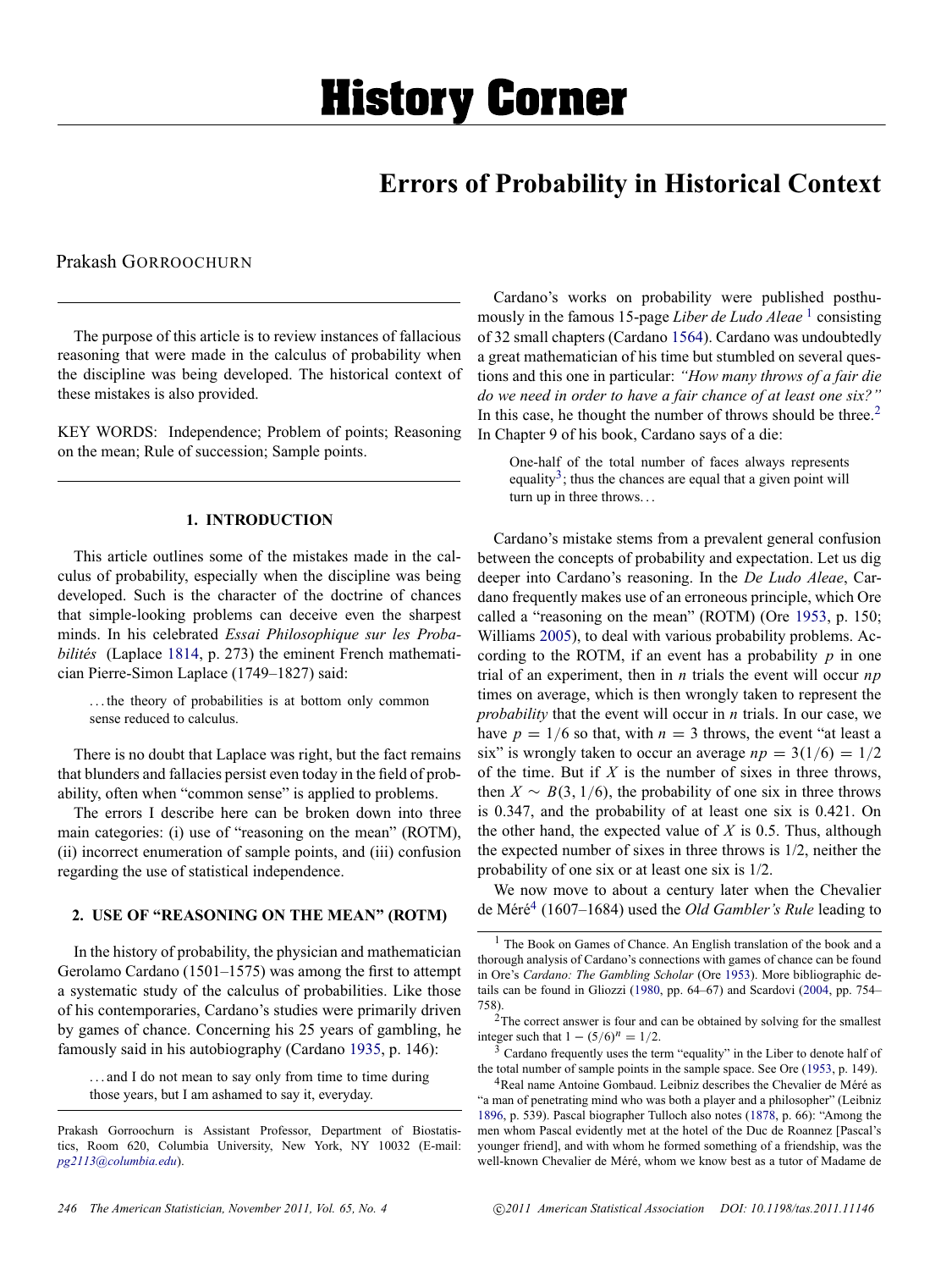<span id="page-1-0"></span>fallacious results. As we shall see, the Old Gambler's Rule is an offshoot of ROTM. The Chevalier de Méré had been winning consistently by betting even money that a six would come up at least once in four rolls with a single die. However, he had now been losing on a new bet, when in 1654 he met his friend, the amateur mathematician Pierre de Carcavi (1600– 1684). De Méré had thought the odds were favorable on betting that he could throw at least one *sonnez* (i.e., double-six) with 24 throws of a pair of dice. However, his own experiences indicated that 25 throws were required.<sup>5</sup> Unable to resolve the issue, the two men consulted their mutual friend, the great mathematician, physicist, and philosopher Blaise Pascal  $(1623-1662)^6$ . Pascal himself had previously been interested in the games of chance (Groothuis [2003,](#page-7-0) p. 10). Pascal must have been intrigued by this problem and, through the intermediary of Carcavi, $\frac{7}{7}$  contacted the eminent mathematician, Pierre de Fermat  $(1601-1665)$ ,<sup>8</sup> who was a lawyer in Toulouse. In a letter Pascal addressed to Fermat, dated July 29, 1654, Pascal says (Smith [1929](#page-8-0), p. 552):

He [De Méré] tells me that he has found an error in the numbers for this reason:

If one undertakes to throw a six with a die, the advantage of undertaking to do it in 4 is as 671 is to 625.

If one undertakes to throw double sixes with two dice the disadvantage of the undertaking is 24.

But nonetheless, 24 is to 36 (which is the number of faces of two dice) as 4 is to 6 (which is the number of faces of one die).

This is what was his great scandal which made him say haughtily that the theorems were not consistent and that arithmetic was demented. But you can easily see the reason by the principles which you have.

De Méré was thus distressed that his observations were in contradiction with his mathematical calculations. His erroneous

 $5$ Ore [\(1960](#page-8-0)) believes that the difference in the probabilities for 24 and 25 throws is so small that it is unlikely that de Méré could have detected this difference through observations.

 $6$  Of the several books that have been written on Pascal, the biographies by Groothuis ([2003\)](#page-7-0) and Hammond ([2003\)](#page-7-0) are good introductions to his life and works.

7Carcavi had been an old friend of Pascal's father and was very close to Pascal.

8Fermat is today mostly remembered for the so-called "Fermat Last Theorem," which he conjectured in 1637 and which was not proved until 1995 by Andrew Wiles [\(1995](#page-8-0)). The theorem states that no three positive integers *a*, *b*, *c* can satisfy the equation  $a^n + b^n = c^n$  for any integer *n* greater than 2. A good introduction to Fermat's Last Theorem can be found in Aczel ([1996\)](#page-7-0). The book by Mahoney [\(1994](#page-8-0)) is an excellent biography of Fermat, whose probability work appears on pp. 402–410 of the book.

mathematical reasoning was based on the erroneous Old Gambler's Rule (Weaver [1982](#page-8-0), p. 47), which uses the concept of the *critical value* of a game. The critical value *C* of a game is the smallest number of plays such that the probability the gambler will win at least one play is  $1/2$  or more. Let us now explain how the Old Gambler's Rule is derived. Recall Cardano's "reasoning on the mean" (ROTM): if a gambler has a probability *p* of winning one play of a game, then in *n* plays the gambler will win an average of *np* times, which is then wrongly equated to the *probability* of winning in *n* plays. Then, by setting the latter probability to be half, we have

$$
C \times p = \frac{1}{2} \ .
$$

Moreover, given a first game with  $(p_1, C_1)$ , then a second game which has probability of winning  $p_2$  in each play must have critical value  $C_2$ , where

$$
C_1 p_1 = C_2 p_2
$$
 or  $C_2 = \frac{C_1 p_1}{p_2}$  (Old Gambler's Rule). (1)

That is, the Old Gambler's Rule states that the critical values of two games are in inverse proportion as their respective probabilities of winning. Using  $C_1 = 4$ ,  $p_1 = 1/6$ , and  $p_2 = 1/36$ , we get  $C_2 = 24$ . However, with 24 throws, the probability of at least one double-six is 0.491, which is less than  $1/2$ . So  $C_2 = 24$ cannot be a critical value (the correct critical value is shown below to be 25), and the Old Gambler's Rule cannot be correct. It was thus the belief in the validity of the Old Gambler's Rule that made de Méré wrongly think that, with 24 throws, he should have had a probability of 1/2 for at least one double-six.

Let us see how the erroneous Old Gambler's Rule should be corrected. By definition,  $C_1 = \lceil x_1 \rceil$ , the smallest integer greater or equal to  $x_1$ , such that  $(1 - p_1)^{x_1} = 0.5$ , that is,  $x_1 = \ln(0.5)/\ln(1 - p_1)$ . With obvious notation, for the second game:  $C_2 = [x_2]$ , where  $x_2 = \ln(0.5)/\ln(1 - p_2)$ . Thus the true relationship should be

$$
x_2 = \frac{x_1 \ln(1 - p_1)}{\ln(1 - p_2)}.
$$
 (2)

We see that Equations (1) and (2) are quite different from each other. Even if  $p_1$  and  $p_2$  were very small, so that  $ln(1 - p_1) \approx$  $-p_1$  and  $ln(1 - p_2) \approx -p_2$ , we would get  $x_2 = x_1 p_1 / p_2$  approximately. This is still different from Equation (1) because the latter uses the integers  $C_1$  and  $C_2$ , instead of the real numbers  $x_1$  and  $x_2$ .

The Old Gambler's Rule was later investigated by the French mathematician Abraham de Moivre (1667–1754), who was a close friend to Isaac Newton. Thus, in the *Doctrine of Chances* (de Moivre [1718](#page-7-0), p. 14), Problem V, we read:

To find in how many Trials an Event will Probably Happen or how many Trials will be required to make it indifferent to lay on its Happening or Failing; supposing that a is the number of Chances for its Happening in any one Trail, and b the number of chances for its Failing.

De Moivre solves  $(1 - p)^x = 1/2$  and obtains  $x =$ − ln(2)/ ln(1 − *p*). For small *p*,

$$
x \approx \frac{0.693}{p}
$$
 (De Moivre's Gambling Rule). (3)

Maintenon, and whose graceful but flippant letters still survive as a picture of the time. He was a gambler and libertine, yet with some tincture of science and professed interest in its progress." Pascal himself was less flattering. In a letter to Fermat, Pascal says (Smith [1929](#page-8-0), p. 552): "... he [de Méré] has ability but he is not a geometer (which is, as you know, a great defect) and he does not even comprehend that a mathematical line is infinitely divisible and he is firmly convinced that it is composed of a finite number of points. I have never been able to get him out of it. If you could do so, it would make him perfect." The book by Chamaillard ([1921\)](#page-7-0) is completely devoted to the Chevalier de Méré.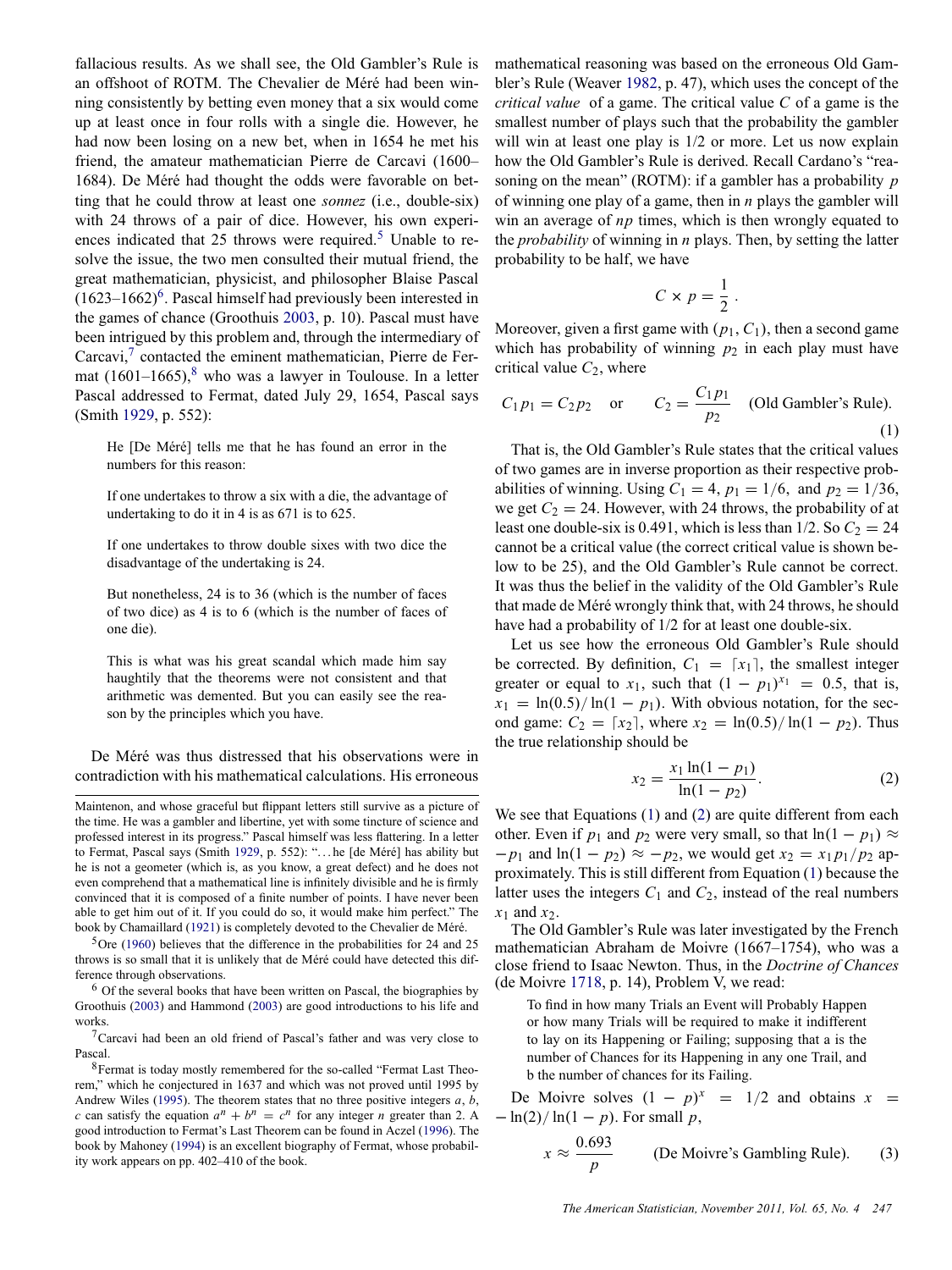<span id="page-2-0"></span>Table 1. Critical values obtained using the old gambling rule, de Moivre's gambling rule, and the exact formula for different values of *p*, the probability of the event of interest

| Value of $p$ | Critical value $C$ using the<br>old gambling rule<br>$C = C_1 p_1 / p$ (assuming<br>$C_1 = 4$ for $p_1 = 1/6$ | Critical value $C$ using<br>de Moivre's<br>gambling rule<br>$C = \lceil 0.693/p \rceil$ | Critical value $C$ using<br>the exact formula<br>$C = \lceil -\ln(2)/\ln(1-p) \rceil$ |
|--------------|---------------------------------------------------------------------------------------------------------------|-----------------------------------------------------------------------------------------|---------------------------------------------------------------------------------------|
| 1/216        | 144                                                                                                           | 150                                                                                     | 150                                                                                   |
| 1/36         | 24                                                                                                            | 25                                                                                      | 25                                                                                    |
| 1/6          | 4                                                                                                             |                                                                                         | $\overline{4}$                                                                        |
| 1/4          |                                                                                                               |                                                                                         | 3                                                                                     |
| 1/2          |                                                                                                               |                                                                                         |                                                                                       |

Let us see if we obtain the correct answer when we apply de Moivre's Gambling Rule for the two-dice problem. Using  $x \approx 0.693/p$  with  $p = 1/36$  gives  $x \approx 24.95$  and we obtain the correct critical value  $C = 25$ . The formula works only because  $p$  is small enough and is valid only for such cases.<sup>9</sup> The other formula that could be used, and that is valid for *all* values of *p*, is  $x = -\ln(2)/\ln(1-p)$ . For the two-dice problem, this exact formula gives  $x = -\ln(2)/\ln(35/36) = 24.60$  so that  $C = 25$ . Table 1 compares critical values obtained using the Old Gambler's Rule, de Moivre's Gambling Rule, and the exact formula.

#### **3. INCORRECT ENUMERATION OF SAMPLE POINTS**

The Problem of Points<sup>10</sup> was another problem de Méré asked Pascal in 1654 and was the question that really launched the theory of probability in the hands of Pascal and Fermat. It goes as follows: *"Two players A and B play a fair game such that the player who wins a total of 6 rounds first wins a prize. Suppose the game unexpectedly stops when A has won a total of 5 rounds and B has won a total of 3 rounds. How should the prize be divided between A and B?"* To solve the Problem of Points, we need determine how likely A and B are to win the prize if they had continued the game, based on the number of rounds they have already won. The relative probabilities of A and B winning thus determine the division of the prize. Player A is one round short, and player B three rounds short, of winning the prize. The maximum number of hypothetical remaining rounds is  $(1 + 3) - 1 = 3$ , each of which could be equally won by A or B. The sample space for the game is

$$
\Omega = \{A_1, B_1A_2, B_1B_2A_3, B_1B_2B_3\}.\tag{4}
$$

Here  $B_1A_2$ , for example, denotes the event that *B* would win the first remaining round and *A* would win the second (and then the game would have to stop since *A* is only one round short). However, the four sample points in  $\Omega$  are not equally likely.

For example, event *A*<sup>1</sup> occurs if any one of the following four equally likely events occurs:  $A_1A_2A_3$ ,  $A_1A_2B_3$ ,  $A_1B_2A_3$ , and  $A_1B_2B_3$ . In terms of equally likely sample points, the sample space is thus

$$
\Omega = \{A_1 A_2 A_3, A_1 A_2 B_3, A_1 B_2 A_3, A_1 B_2 B_3, B_1 A_2 A_3, B_1 A_2 B_3, B_1 B_2 A_3, B_1 B_2 B_3\}.
$$
 (5)

There are in all eight equally likely outcomes, only one of which  $(B_1B_2B_3)$  results in B hypothetically winning the game. Player A thus has a probability 7/8 of winning. The prize should therefore be divided between A and B in the ratio 7:1.

The Problem of Points had already been known hundreds of years before the times of these mathematicians.<sup>11</sup> It had appeared in Italian manuscripts as early as 1380 (Burton [2006,](#page-7-0) p. 445). However, it first came in print in Fra Luca Pacioli's *Summa de Arithmetica, Geometrica, Proportioni, et Proportionalita*<sup>12</sup> ([1494\)](#page-8-0). Pacioli's incorrect answer was that the prize should be divided in the same ratio as the total number of games the players had won. Thus, for our problem, the ratio is 5:3. A simple counterexample shows why Pacioli's reasoning cannot be correct. Suppose players A and B need to win 100 rounds to win a game, and when they stop Player A has won one round and Player B has won none. Then Pascioli's rule would give the whole prize to A even though she is a single round ahead of B and would have needed to win 99 more rounds had the game continued!<sup>13</sup>

Cardano had also considered the Problem of Points in the *Practica arithmetice* (Cardano [1539](#page-7-0)). His major insight was that the division of stakes should depend on how many rounds each player *had yet to win*, not on how many rounds they had *already won*. However, in spite of this, Cardano was unable to give the correct division ratio: he concluded that, if players A and B are *a* and *b* rounds short of winning, respectively, then the division ratio between A and B should be  $b(b + 1)$ :  $a(a + 1)$ . In our case,  $a = 1$ ,  $b = 3$ , giving a division ratio of 6:1.

Pascal was at first unsure of his own solution to the problem, and turned to a friend, the mathematician Gilles Personne de Roberval (1602–1675). Roberval was not of much help, and

 $9^9$ For example, if we apply de Moivre's Gambling Rule to the one-die problem, we obtain  $x = 0.693/(1/6) = 4.158$  so that  $C = 5$ . This cannot be correct because we showed in the solution that we need only four tosses.

<sup>&</sup>lt;sup>10</sup> The Problem of Points is also discussed by Todhunter ([1865,](#page-8-0) Chap. II), Hald [\(2003](#page-7-0), pp. 56–63), Petkovic [\(2009](#page-8-0), pp. 212–214), Paolella [\(2006](#page-8-0), pp. 97– 99), Montucla ([1802,](#page-8-0) pp. 383-390), de Sá ([2007](#page-8-0), pp. 61-62), Kaplan and Kaplan [\(2006](#page-7-0), pp. 25–30), and Isaac [\(1995](#page-7-0), p. 55).

<sup>11</sup> For a full discussion of the Problem of Points before Pascal, see Coumet  $(1965).$  $(1965).$  $(1965).$ 

<sup>&</sup>lt;sup>12</sup> Everything about Arithmetic, Geometry, and Proportion.

 $13$  The correct division ratio for A and B here is approximately 53:47.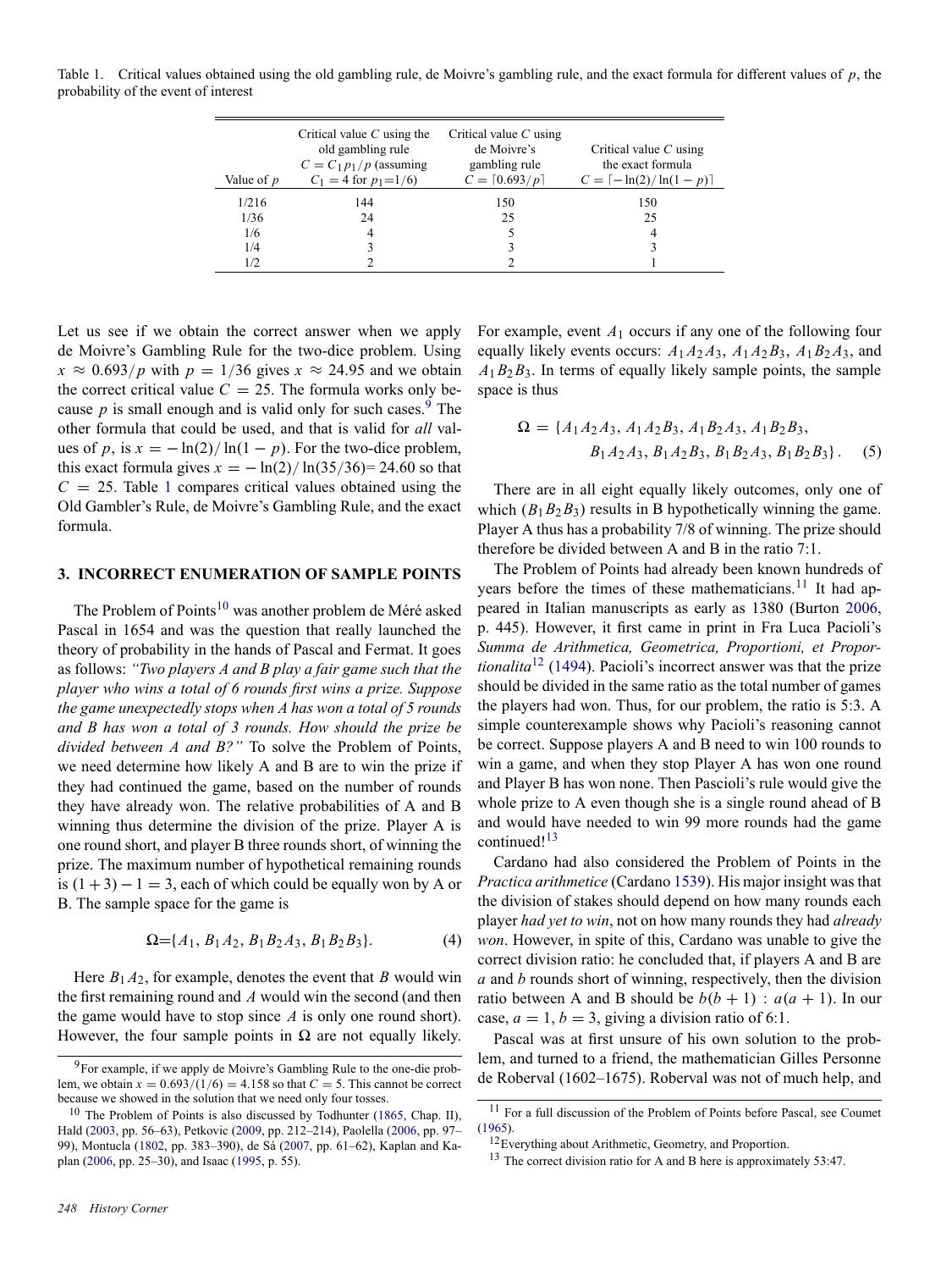<span id="page-3-0"></span>Table 2. The possible combinations when A, B, and C are 1, 2, and 2 rounds short of winning the game, respectively. The ticks and crosses indicate the combinations that Pascal incorrectly chose to correspond to *A* winning the game. However, the crosses cannot be winning combinations for *A* because  $B_1B_2A_3$  results in *B* winning and  $C_1C_2A_3$  results in *C* winning.

| $A_1A_2A_3 \vee$ | $B_1A_2A_3\vee$      | $C_1A_2A_3\vee$ |
|------------------|----------------------|-----------------|
| $A_1A_2B_3\vee$  | $B_1A_2B_3\vee$      | $C_1A_2B_3\vee$ |
| $A_1A_2C_3$      | $B_1A_2C_3$          | $C_1A_2C_3\vee$ |
| $A_1B_2A_3\vee$  | $B_1 B_2 A_3 \times$ | $C_1B_2A_3\vee$ |
| $A_1B_2B_3$      | $B_1 B_2 B_3$        | $C_1 B_2 B_3$   |
| $A_1B_2C_3$      | $B_1B_2C_3$          | $C_1B_2C_3$     |
| $A_1C_2A_3\vee$  | $B_1C_2A_3\vee$      | $C_1C_2A_3X$    |
| $A_1C_2B_3$      | $B_1C_2B_3$          | $C_1C_2B_3$     |
| $A_1C_2C_3$      | $B_1C_2C_3$          | $C_1C_2C_3$     |

Pascal then asked for the opinion of Fermat, who was immediately intrigued by the problem. A beautiful account of the ensuing correspondence between Pascal and Fermat can be found in a recent book by Keith Devlin, *The Unfinished Game: Pascal, Fermat and the Seventeenth Century Letter That Made the World Modern* (Devlin [2008](#page-7-0)). An English translation of the extant letters can be found in Smith ([1929,](#page-8-0) pp. 546–565).

Fermat made use of the fact that the solution depended not on how many rounds each player had already won but *on how many each player must still win to win the prize*. This is the same observation Cardano had previously made, although he had been unable to solve the problem correctly. The solution we provided earlier is based on Fermat's idea of extending the unfinished game. Fermat also enumerated the different sample points like in our solution and reached the correct division ratio of 7:1.

Pascal seems to have been aware of Fermat's method of enumeration (Edwards [1982](#page-7-0)), at least for two players. However, when he receives Fermat's method, Pascal makes two important observations in his August 24, 1654, letter. First, he states that his friend Roberval believes there is a fault in Fermat's reasoning and that he has tried to convince Roberval that Fermat's method is indeed correct. Roberval's argument was that, in our example, it made no sense to consider three hypothetical additional rounds, because in fact the game could end in one, two, or perhaps three rounds. The difficulty with Roberval's reasoning is that it leads us to write the sample space as in [\(6](#page-5-0)). Since there are three ways out of four for A to win, a naïve application of the classical definition of probability results in the wrong division ratio of 3:1 for A and B (instead of the correct 7:1). The problem here is that the sample points in  $\Omega$  above are not all equally likely, so that the classical definition cannot be applied. It is thus important to consider the *maximum* number of hypothetical rounds, namely three, for us to be able to write the sample space in terms of equally likely sample points, as in ([5](#page-2-0)), from which the correct division ratio of 7:1 can deduced.

Pascal's second observation concerns his own belief that Fermat's method was not applicable to a game with three players. In a letter dated August 24, 1654, Pascal says (Smith [1929,](#page-8-0) p. 554):

When there are but two players, your theory which proceeds

by combinations is very just. But when there are three, I believe I have a proof that it is unjust that you should proceed in any other manner than the one I have.

Let us explain how Pascal made a slip when dealing with the *Problem of Points* with three players. Pascal considers the case of three players A, B, C who were respectively 1, 2, and 2 rounds short of winning. In this case, the maximum of further rounds before the game has to finish is  $(1 + 2 + 2) - 2 = 3$ .<sup>14</sup> With three maximum rounds, there are  $3^3 = 27$  possible combinations in which the three players can win each round. Pascal correctly enumerates all the 27 ways but now makes a mistake: he counts the number of favorable combinations which lead to A winning the game as 19. As can be seen in Table 2, there are 19 combinations (denoted by ticks and crosses) for which A wins at least one round. But out of these, only 17 lead to A winning the game (the ticks), because in the remaining two (the crosses) either B or C wins the game first. Similarly, Pascal incorrectly counts the number of favorable combinations leading to B and C winning as 7 and 7, respectively, instead of 5 and 5. Pascal thus reaches an incorrect division ratio of 19:7:7.

Now Pascal again reasons incorrectly and argues that out of the 19 favorable cases for A winning the game, six of these (namely  $A_1B_2B_3$ ,  $A_1C_2C_3$ ,  $B_1A_2B_3$ ,  $B_1B_2A_3$ ,  $C_1A_2C_3$ , and  $C_1C_2A_3$ ) result in either both A and B winning the game or both A and C winning the game. So he argues the net number of favorable combinations for A should be  $13 + (6/2) = 16$ . Likewise he changes the number of favorable combinations for B and C, finally reaching a division ratio of  $16: 5\frac{1}{2} : 5\frac{1}{2}$ . But he correctly notes that the answer cannot be right, for his own recursive method gives the correct ratio of 17:5:5. Thus, Pascal at first wrongly believed Fermat's method of enumeration was not generalizable to more than two players. Fermat was quick to point out the error in Pascal's reasoning. In his letter dated September 25, 1654, Fermat explains (Smith [1929,](#page-8-0) p. 562):

In taking the example of the three gamblers of whom the first lacks one point, and each of the others lack two, which is the case in which you oppose, I find here only 17 combi-

<sup>&</sup>lt;sup>14</sup> The general formula is: Maximum number of remaining rounds  $=$  (sum of the number of rounds each player is short of winning) − (number of players − 1).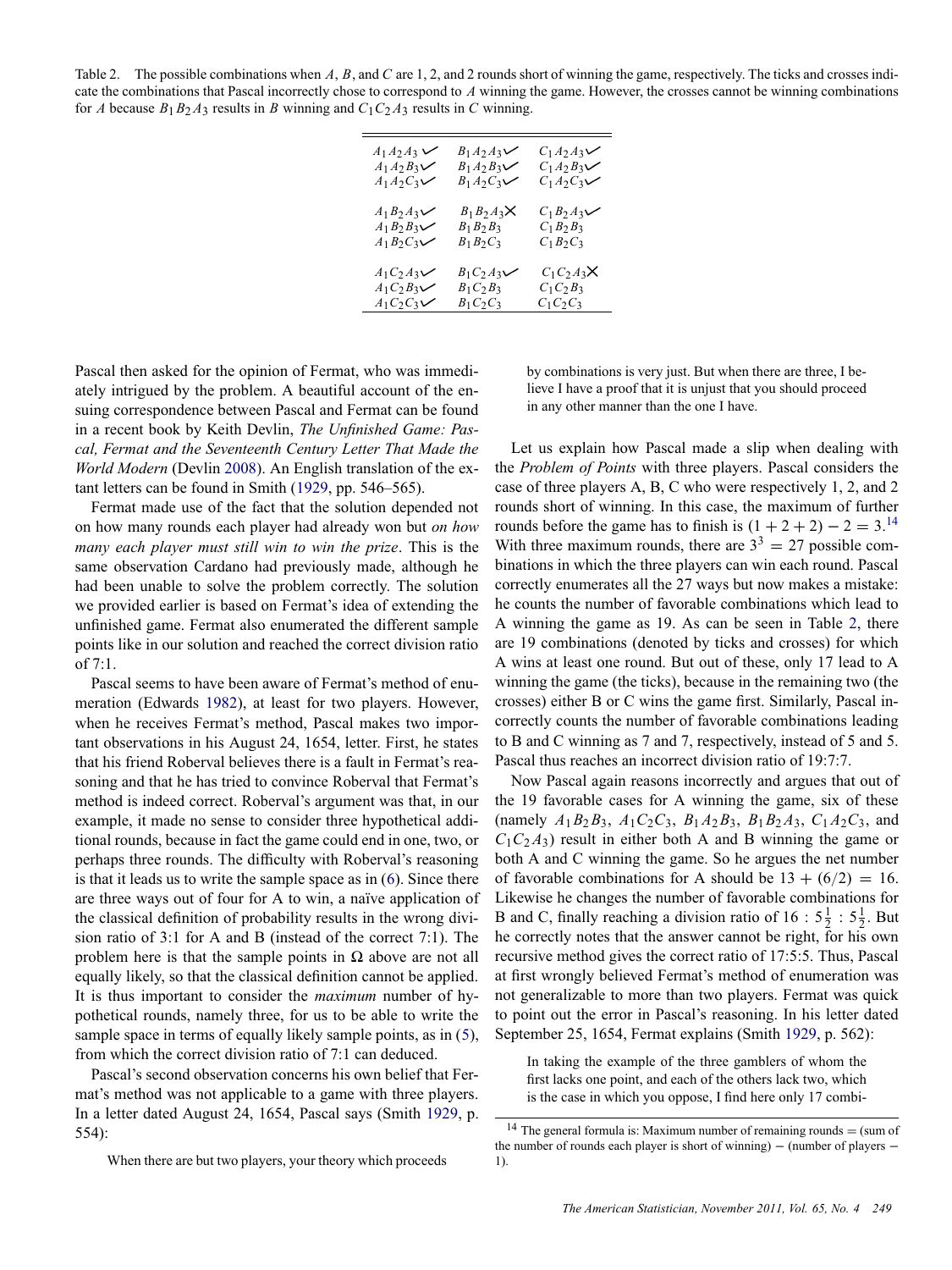<span id="page-4-0"></span>nations for the first and 5 for each of the others; for when you say that the combination *acc* is good for the first, recollect that everything that is done after one of the players has won is worth nothing. But this combination having made the first win on the first die, what does it matter that the third gains two afterwards, since even when he gains thirty all this is superfluous? The consequence, as you have well called it "this fiction," of extending the game to a certain number of plays serves only to make the rule easy and (according to my opinion) to make all the chances equal; or better, more intelligibly to reduce all the fractions to the same denomination.

We next move to the renowned German mathematician and philosopher Gottfried Wilhelm Leibniz (1646–1716), who is usually remembered as the coinventor of differential calculus with archrival Isaac Newton. However, he was also interested in probability and famously made a similar mistake of incorrectly enumerating sample points. When confronted with the question "*With two dice, is a throw of twelve as likely as a throw of eleven?*", Leibniz states in the *Opera Omnia* (Leibniz [1768,](#page-8-0) p. 217):

. . . for example, with two dice, it is equally likely to throw twelve points, than to throw eleven; because one or the other can be done in only one manner.

Thus, Leibniz believed the two throws to be equally likely, arguing that in each case the throw could be obtained in a single way. While it is true that a throw of 11 can be realized only with a five and a six, there are two ways in which it could happen: the first die could be a five and the second a six, or vice-versa. On the other hand, a throw of 12 can be realized in only one way: a six on each die. Thus the first probability is twice the second. Commenting on Leibniz's error, Todhunter states (Todhunter [1865,](#page-8-0) p. 48):

Leibniz however furnishes an example of the liability to error which seems peculiarly characteristic of our subject.

Nonetheless, this should not in any way undermine some of the contributions Leibniz made to probability theory. For one thing, he was one of the very first to give an explicit definition of classical probability, except phrased in terms of an expectation (Leibniz [1969](#page-8-0), p. 161):

If a situation can lead to different advantageous results ruling out each other, the estimation of the expectation will be the sum of the possible advantages for the set of all these results, divided into the total number of results.

In spite of being conversant with the classical definition, Leibniz was very interested in establishing a logical theory for different degrees of certainty. He may rightly be regarded as a precursor to later developments in the logical foundations of probability by Keynes, Jeffreys, Carnap, and others. Since Jacob Bernoulli had similar interests, Leibniz started a communication with him in 1703. He undoubtedly had some influence in Bernoulli's *Ars Conjectandi* (Bernoulli [1713](#page-7-0)). When Bernoulli communicated to Leibniz about his law of large numbers, the latter reacted critically. As Schneider explains ([2005,](#page-8-0) p. 90):

Leibniz's main criticisms were that the probability of contingent events, which he identified with dependence on infinitely many conditions, could not be determined by a finite number of observations and that the appearance of new circumstances could change the probability of an event. Bernoulli agreed that only a finite number of trials can be undertaken; but he differed from Leibniz in being convinced by the urn model that a reasonably great number of trials yielded estimates of the sought-after probabilities that were sufficient for all practical purposes.

Thus, in spite of Leibniz's criticism, Bernoulli was convinced of the authenticity of his theorem. This is fortunate because Bernoulli's law was nothing less than a watershed moment in the history of probability.

A few years after Leibniz's death, Jean le Rond d'Alembert (1717–1783), who was one of the foremost intellectuals of his times, infamously considered the following problem: "*In two tosses of a fair coin, what is the probability that heads will appear at least once?*" For this problem, d'Alembert denied that 3/4 could be the correct answer. He reasoned as follows: once a head occurs, there is no need for a second throw; the possible outcomes are thus *H*, *T H*, *T T*, and the required probability is 2/3. Of course, d'Alembert's reasoning is wrong because he failed to realize that each of *H*, *T H*, *T T* is *not* equally likely. The erroneous answer was even included in his article *Croix ou Pile*<sup>15</sup> of the *Encyclopédie* (d'Alembert [1754,](#page-7-0) Vol. IV, pp. 512– 513). Bertrand ([1889,](#page-7-0) pp. ix–x) did not mince his words about d'Alembert's various faux pas in the games of chance:

When it comes to the calculus of probability, D'Alembert's astute mind slips completely.

Similarly, in his *History of Statistics,* Karl Pearson writes (Pearson [1978](#page-8-0), p. 535):

What then did D'Alembert contribute to our subject? I think the answer to that question must be that he contributed absolutely *nothing.*

In spite of Bertrand's and Pearson's somewhat harsh words, it would be misleading for us to think that d'Alembert, a man of immense mathematical prowess, was so naïve that he would have no strong basis for his probabilistic reasoning. In the *Croix ou Pile* article, a sample space of {*H H*, *H T*, *T H*, *T T* } made no sense to d'Alembert because it did not correspond to reality. In real life, no person would ever observe *H H*, because once an initial *H* was observed the game would end. By proposing an alternative model for the calculus of probabilities, namely that of equiprobability on *observable* events, d'Alembert was effectively asking why his model could not be right, given the absence of an existing theoretical framework for the calculus of probabilities. D'Alembert's skepticism was partly responsible for later mathematicians seeking a solid theoretical foundation for probability, culminating in its axiomatization by Kolmogorov in 1933 (Kolmogorov [1933](#page-7-0)).

<sup>15</sup> Heads or Tails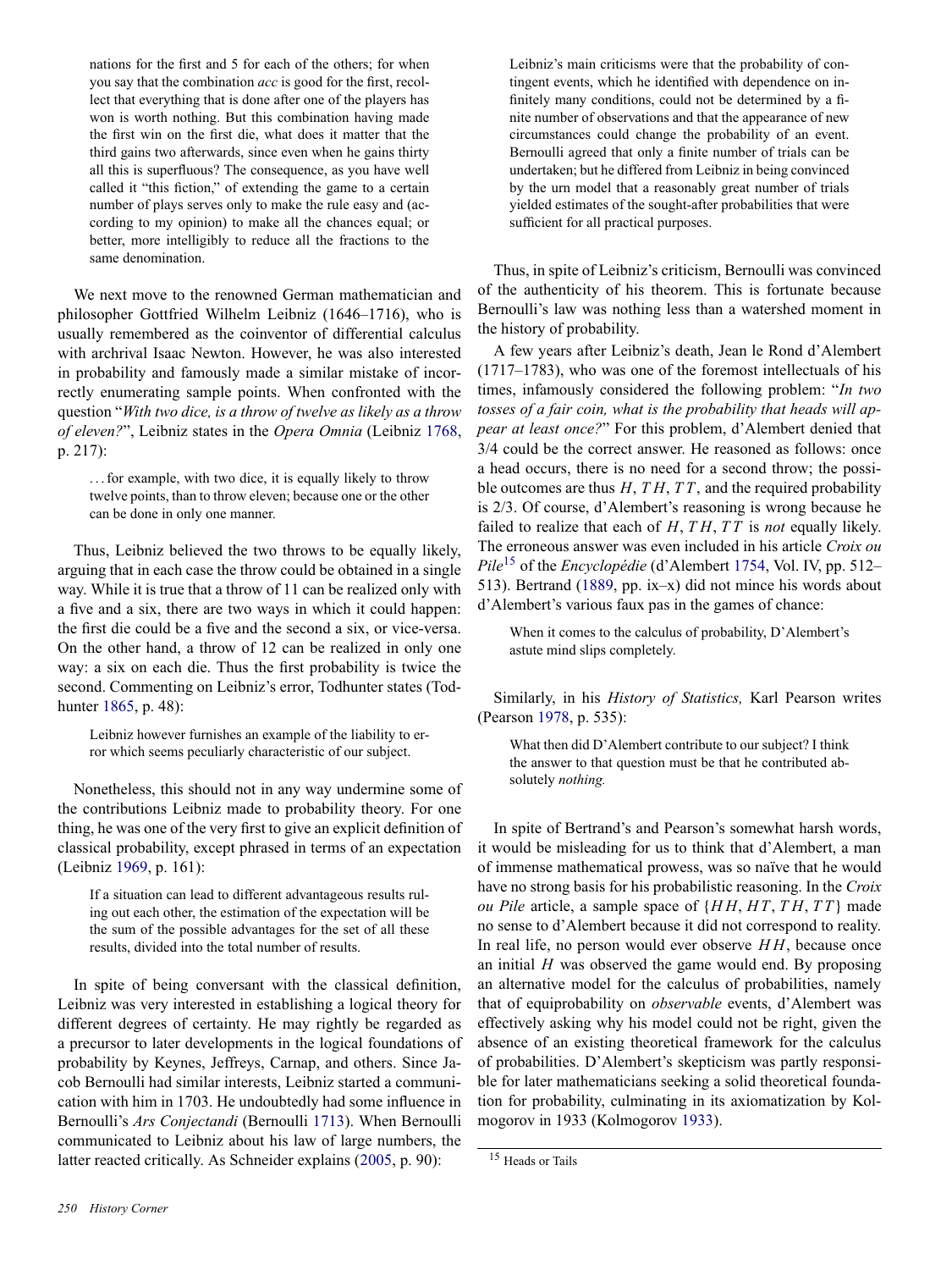# <span id="page-5-0"></span>**4. CONFUSION REGARDING THE USE OF STATISTICAL INDEPENDENCE**

D'Alembert also famously considered the following problem: "*When a fair coin is tossed, given that heads have occurred three times in a row, what is the probability that the next toss is a tail?* When presented with the problem, d'Alembert insisted that the probability of a tail must "obviously" be greater than  $1/2$ , <sup>16</sup> thus rejecting the concept of independence between the tosses. The claim was made in d'Alembert's *Opuscule Mathématiques* (d'Alembert [1761](#page-7-0), pp. 13–14). In his own words:

Let's look at other examples which I promised in the previous Article, which show the lack of exactitude in the ordinary calculus of probabilities.

In this calculus, by combining all possible events, we make two assumptions which can, it seems to me, be contested. The first of these assumptions is that, if an event has occurred several times successively, for example, if in the game of heads and tails, heads has occurred three times in a row, it is equally likely that head or tail will occur on the fourth time? However I ask if this assumption is really true, and if the number of times that heads has already successively occurred by the hypothesis, does not make it more likely the occurrence of tails on the fourth time? Because after all it is not possible, it is even physically impossible that tails never occurs. Therefore the more heads occurs successively, the more it is likely tail will occur the next time. If this is the case, as it seems to me one will not disagree, the rule of combination of possible events is thus still deficient in this respect.

D'Alembert states that it is *physically* impossible for tails never to occur in a long series of tosses of a coin, and thus used his concepts of physical and metaphysical probabilities<sup>17</sup> to support his erroneous argument.

D'Alembert's remarks need some clarification, because the misconceptions are still widely believed. Consider the following two sequences when a fair coin is tossed four times:

sequence 1 : *H H H H*

#### sequence 2 :  $HHHT$ .

Many would believe that first sequence is less likely than the second one. After all, it seems highly improbable to obtain four heads in a row. However, it is equally unlikely to obtain the second sequence *in that specific order.* While it is less likely to obtain four heads than to obtain a total of three heads and one tail,<sup>18</sup> *HHHT* is as likely as any other of the same length, even if it contains all heads or tails.

A more subtle "mistake" concerning the issue of independence was made by Laplace. Pierre-Simon Laplace (1749– 1827) was a real giant in mathematics. His works on inverse probability were fundamental in bringing the Bayesian paradigm to the forefront of the calculus of probability and of statistical inference. Hogben says ([1957,](#page-7-0) p. 133):

The *fons et irigo* of inverse probability is Laplace. For good or ill, the ideas commonly identified with the name of Bayes are largely his.

Indeed, the form of Bayes' Theorem as it usually appears in textbooks, namely

$$
Pr{A_j|B} = \frac{Pr{B|A_j} Pr{A_j}}{\sum_{i=1}^{n} Pr{B|A_i} Pr{A_i}},
$$
(6)

is due to Laplace. In Equation (6)  $A_1, A_2, \ldots, A_n$  is a sequence of mutually exclusive and exhaustive events, Pr{*Aj*} is the prior probability of  $A_i$ , and  $Pr{A_i|B}$  is the posterior probability of  $A_i$  given *B*. The continuous version of Equation (6) can be written as

$$
f(\theta|\mathbf{x}) = \frac{f(\mathbf{x}|\theta)f(\theta)}{\int_{-\infty}^{\infty} f(\mathbf{x}|\theta)f(\theta)d\theta},
$$

where  $f(\theta)$  is the prior density of  $\theta$ ,  $f(\mathbf{x}|\theta)$  is the likelihood of the data **x**, and  $f(\theta|\mathbf{x})$  is the posterior density of  $\theta$ .

Before commenting on a specific example of Laplace's work on inverse probability, let us recall that it is with him that the classical definition of probability is usually associated, for he was the first to have given it in its clearest terms. Indeed, Laplace's classical definition of probability is the one that is still used today. In his very first paper on probability, *Memoire ´ sur les suites recurro-recurrentes et leurs usages dans la th ´ eorie ´ des hazards* (Laplace [1774b](#page-7-0)), Laplace writes:

. . . if each case is equally probable, the probability of the event is equal to the number of favorable cases divided by the number of all possible cases.

This definition was repeated both in Laplace's *Theorie Ana- ´ lytique* and *Essai Philosophique.*

The rule in Equation (6) was first enunciated by Laplace in his 1774 Mémoire de la Probabilité des Causes par les Evnements (Laplace [1774a\)](#page-7-0). This is how Laplace phrases it:

If an event can be produced by a number *n* of different causes, the probabilities of the existence of these causes, calculated from the event, are to each other as the probabilities of the event, calculated from the causes; and the probability of each cause is equal to the probability of the event, calculated from that cause, divided by the sum of all the probabilities of the event, calculated from each of the causes.

It is very likely that Laplace was unaware of Bayes' previous work on inverse probability (Bayes [1764](#page-7-0)) when he enunciated the rule in 1774. However, the 1778 volume of the *Histoire de l'Académie Royale des Sciences, which appeared in 1781, con*tains an interesting summary by the Marquis de Condorcet<sup>19</sup> (1743–1794) of Laplace's article *Sur les Probabilites´* which also appeared in that volume (Laplace [1781](#page-7-0)). While Laplace's

<sup>16</sup> The correct answer is, of course, 1/2.

<sup>17</sup> According to d'Alembert, an event is metaphysically possible if its probability is greater than zero, and is physically possible if it is not so rare that its probability is very close to zero.

<sup>&</sup>lt;sup>18</sup> Remember the specific sequence HHHT is one of four possible ways of obtaining a total of three heads and one tail.

<sup>&</sup>lt;sup>19</sup> Condorcet was assistant secretary in the Académie des Sciences and was in charge of editing Laplace's papers for the transactions of the Academy.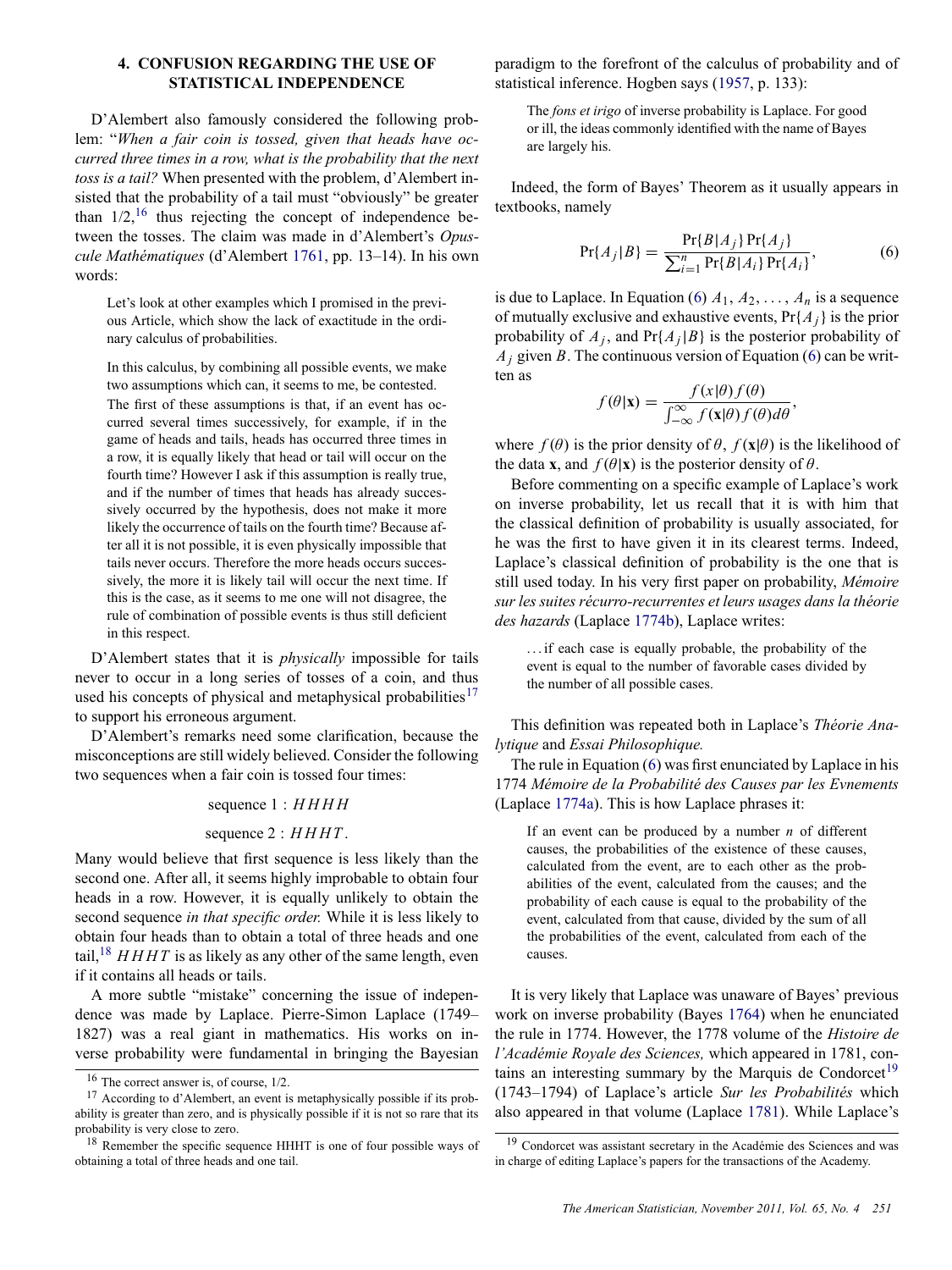<span id="page-6-0"></span>article itself makes mention of neither Bayes nor Price,<sup>20</sup> Condorcet's summary explicitly acknowledges the two English-men<sup>21</sup> (Laplace [1781,](#page-7-0) p. 43):

These questions [on inverse probability] about which it seems that Messrs. Bernoulli and Moivre had thought, have been since then examined by Messrs. Bayes and Price; but they have limited themselves to exposing the principles that can be used to solve them. M. de Laplace has expanded on them . . .

Coming back to the 1774 paper, after having enunciated his principle on inverse probability, Laplace is famous for discussing the following problem: "*A box contains a large number of black and white balls. We sample n balls with replacement, of which b turn out to be black and n* − *b turn out to be white. What is the conditional probability that the next ball drawn will be black?"* Laplace's solution to this problem essentially boils down to the following, in modern notation. Let  $X_n$  be the number of black balls out of the sample of size *n* and let the probability that a ball is black be *p*. Also, let *B*∗ be the event that the next ball is black. From Bayes' Theorem, we have

$$
f(p|X_n = b) = \frac{\Pr\{X_n = b|p\}f(p)}{\Pr\{X_n = b\}}
$$

$$
= \frac{\Pr\{X_n = b|p\}f(p)}{\int_0^1 \Pr\{X_n = b|p\}f(p)dp}.
$$

Then the required probability is

$$
\Pr\{B^*|X_n = b\} = \int_0^1 \Pr\{B^*|p, X_n = b\} f(p|X_n = b) dp
$$
  
= 
$$
\frac{\int_0^1 p \cdot \Pr\{X_n = b|p\} f(p) dp}{\int_0^1 \Pr\{X_n = b|p\} f(p) dp}.
$$

In the above, it is assumed that  $Pr{B^*|p, X_n = b} = p$ , that is, each ball is drawn independently of the other. Laplace also assumes that  $p$  is uniform in [0, 1], so that

$$
Pr{B^*|X_n = b} = \frac{\int_0^1 p^{b+1} (1-p)^{n-b} dp}{\int_0^1 p^b (1-p)^{n-b} dp} = \frac{b+1}{n+2}.
$$

In particular, if all of the *n* balls turn out to be black, then the probability that the next ball is also black is  $(n + 1)/(n + 2)$ . The above problem has been much discussed in the literature and is known as Laplace's rule of succession.<sup>22</sup> Using the rule of succession, Laplace considered the following question:

*252 History Corner*

*given that the sun has risen everyday for the past 5000 years, what is the probability that it will rise tomorrow?* Substituting  $n = 5000 \times 365.2426 = 1826213$  in the above formula, Laplace obtained the probability 1826214/1826215 (0.9999994). Thus, in his *Essai Philosophique sur les Probabilités*<sup>23</sup> [\(1814](#page-8-0)) English edition, p. 19, Laplace says:

Thus we find that an event having occurred successively any number of times, the probability that it will happen again the next time is equal to this number increased by unity divided by the same number, increased by two units. Placing the most ancient epoch of history at five thousand years ago, or at 1826213 days, and the sun having risen constantly in the interval at each revolution of 24 hours, it is a bet of 1826214 to one that it will rise again tomorrow.

Laplace's calculation was meant to be an answer to *Hume's problem of induction.* Fifteen years before the publication of Bayes' *Essay,* the eminent Scottish philosopher David Hume (1711–1776) wrote his groundbreaking book *An Enquiry Concerning Human Understanding* (Hume [1748](#page-7-0)). In this work, Hume formulated his famous *problem of induction*, which we now explain. Suppose out of a large number *n* of occurrences of an event A, an event B occurs *m* times. Based on these observations, an inductive inference would lead us to believe that approximately *m*/*n* of all events of type A is also of type B, that is, the probability of B given A is approximately  $m/n$ . Hume's problem of induction states that such an inference has no rational justification, but arises only as a consequence of custom and habit. Earlier in his book, Hume gave the famous "rise-of-thesun" example which was meant to illustrate the shaky ground on which "matters-of-fact" or inductive reasoning rested (Hume [1748\)](#page-7-0):

Matters of fact, which are the second objects of human reason, are not ascertained in the same manner; nor is our evidence of their truth, however great, of a like nature with the foregoing. The contrary of every matter of fact is still possible; because it can never imply a contradiction, and is conceived by the mind with the same facility and distinctness, as if ever so conformable to reality. That the sun will not rise to-morrow is no less intelligible a proposition, and implies no more contradiction, than the affirmation, that it will rise. We should in vain, therefore, attempt to demonstrate its falsehood. Were it demonstratively false, it would imply a contradiction, and could never be distinctly conceived by the mind.

Laplace thus thought that his calculations provided a possible solution to Hume's problem of induction. However, Laplace, who so often has been called France's Newton, was harshly criticized for his calculations. Zabell says ([2005,](#page-8-0) p. 47):

Laplace has perhaps received more ridicule for this statement than for any other.

Somehow, Laplace must have felt that there was something amiss with his calculations. For his very next sentence reads:

 $20$  Upon Bayes' death, his friend Richard Price (1723–1791) decided to publish some of his papers to the Royal Society. Bayes' Essay was augmented by an introduction and an appendix written by Price.

<sup>21</sup> Laplace's acknowledgement of Bayes appears in his *Essai Philosophique* (Laplace [1814\)](#page-8-0) English edition, p. 189.

 $22$  Laplace's rule of succession is also discussed by Pitman [\(1993](#page-8-0), p. 421), Sarkar and Pfeifer ([2006,](#page-8-0) p. 47), Pearson ([1900,](#page-8-0) pp. 140–150), Zabell [\(2005](#page-8-0), Chap. 2), Jackman ([2009,](#page-7-0) p. 57), Keynes ([1921,](#page-7-0) p. 376), Chatterjee ([2003,](#page-7-0) pp. 216–218), Good ([1983,](#page-7-0) p. 67), Gelman et al. ([2003,](#page-7-0) p. 36), Blom et al. [\(1994](#page-7-0), p. 58), Isaac ([1995](#page-7-0), p. 36), and Chung and AitSahlia [\(2003](#page-7-0), p. 129).

<sup>23</sup> Philosophical Essay on Probabilities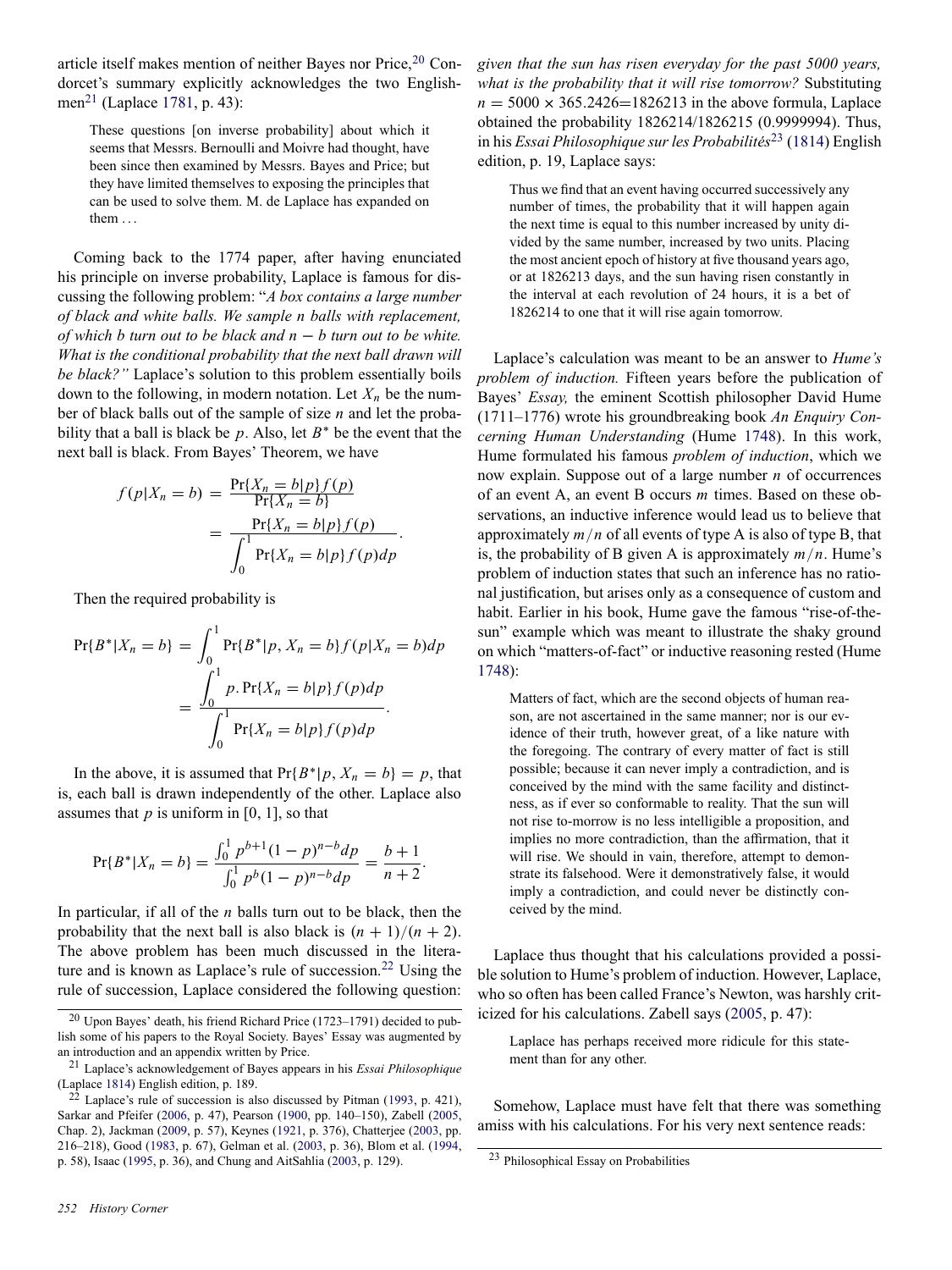<span id="page-7-0"></span>But this number is incomparably greater for him who, recognizing in the totality of phenomena the principal regulator of days and seasons, sees that nothing at the present moment can arrest the course of it.

Laplace here seems to warn the reader that his method is correct when based only on the information from the sample, but his statement is too timid. To understand the criticism leveled against Laplace's calculation, consider the following example given by the Austro-British philosopher Karl Popper (1902– 1994) (Popper [1957](#page-8-0); Gillies 2000, p. 73): Suppose the sun rises for 1,826,213 days (5000 years), but then suddenly the earth stops rotating on day 1,826,214. Then, for parts of the globe (say Part A), the sun does not rise on that day, whereas other parts (say Part B) the sun will appear fixed in the sky. What then is the probability that the sun will rise again in Part A of the globe? Applying the generalized form of the rule of succession with  $n = 1826214$  and  $l = 1826213$  gives a probability of 0.9999989, which is almost as high as the original probability of 0.9999994! The answer is preposterous since it does not give enough weight to the recent failure.

The rule of succession is perfectly valid as long as the assumptions it makes are all tenable. Applying the rule of succession to the rising of the sun, however, should be viewed with skepticism for several reasons (see, e.g., Schay [2007,](#page-8-0) p. 65). A major criticism lies in the assumption of independence. Morebe considered a random event at all. Finally, the solution relies on the principle of indifference: the probability of the sun rising is equally likely to take any of the values in [0, 1] because there is no reason to favor any particular value for the probability. To many, this is not a reasonable assumption.

### **5. CONCLUSION**

We have outlined some of the more well-known errors that were made during the early development of the theory of probability. The solution to the problems we considered would seem quite elementary nowadays. It must be borne in mind, however, that in the times of those considered here and even afterwards, notions about probability, sample spaces, and sample points were quite abstruse. It took awhile before the proper notion of a mathematical model was developed, and a proper axiomatic model of probability was developed only as late as 1933 by Kolmogorov (1933). Perhaps, then, the personalities and their errors discussed in this article should not be judged too harshly.

*[Received September 2011. Revised October 2011.]*

#### **REFERENCES**

- Aczel, A. D. (1996), *Fermat's Last Theorem: Unlocking the Secret of an Ancient Mathematical Problem*, Delta Trade Paperbacks. [247](#page-1-0)
- Bayes, T. (1764), "An Essay Towards Solving a Problem in the Doctrine of Chances," *Philosophical Transactions of the Royal Society of London*, 53, 370–418. Reprinted in *Studies in the History of Statistics and Probability*, Vol. 1, eds. E. S. Pearson and M. G. Kendall, London: Charles Griffin, 1970, pp. 134–53. [251](#page-5-0)

Bernoulli, J. (1713), *Ars Conjectandi*, Basle. [250](#page-4-0)

Bertrand, J. (1889), *Calcul des Probabilités*, Gauthier-Villars et fils, Paris. [250](#page-4-0)

- Blom, G., Holst, L., and Sandell, D. (1994), *Problems and Snapshots from the World of Probability*, Berlin: Springer-Verlag. [252](#page-6-0)
- Burton, D. M. (2006), *The History of Mathematics: An Introduction* (6th ed.), New York: McGraw-Hill. [248](#page-2-0)
- Cardano, G. (1539), *Practica Arithmetice, & Mensurandi Singularis. In qua que preter alias continentur, versa pagina demonstrabit ˜* , Io. Antonins Castellioneus medidani imprimebat, impensis Bernardini calusci., Milan (Appears as Practica Arithmeticae Generalis Omnium Copiosissima & Utilissima, in the 1663 ed.). [248](#page-2-0)
- Cardano, G. (1564), *Liber de Ludo Aleae*, first printed in Opera Omnia, Vol. 1, 1663 Edition (pp. 262–276). [246](#page-0-0)
- (1935) *Ma Vie*, Paris (translated by Jean Dayre). [246](#page-0-0)
- Chamaillard, E. (1921), *Le Chevalier de Méré*, G. Clouzot, Niort. [247](#page-1-0)
- Chatterjee, S. K. (2003), *Statistical Thought: A Perspective and History*, Oxford: Oxford University Press. [252](#page-6-0)
- Chung, K. L., and AitSahlia, F. (2003), *Elementary Probability Theory* (4th ed.), Berlin: Springer-Verlag. [252](#page-6-0)
- Coumet, E. (1965), "Le Probléme des Partis avant Pascal," Archives Interna*tionales d'Histoire des Sciences*, 18, 245–272. [248](#page-2-0)
- d'Alembert, J. L. R. (1754), "Croix ou Pile," in *Encyclopedie ou Dictionnaire ´ Raisonne des Sciences ´* , des Arts et des Metiers (Vol. 4), eds. D. Diderot and ´ J. L. R. d'Alembert, Stuttgart. [250](#page-4-0)
- d'Alembert, J. L. R. (1761), *Opuscules Mathematiques ´* (Vol. 2), Paris: David. [251](#page-5-0)
- de Moivre, A. (1718), *The Doctrine of Chances, or a Method of Calculating the Probability of Events in Play* (1st Ed.), London: Millar. [247](#page-1-0)
- Devlin, K. (2008), *The Unfinished Game: Pascal, Fermat, and the Seventeenth-Century Letter That Made the World Modern*, New York: Basic Books. [249](#page-3-0)
- over, it is also dubious if the rising of the sun on a given day can Edwards, A. W. F. (1982), "Pascal and the Problem of Points," *International Statistical Review*, 50, 259–266. [249](#page-3-0)
	- Gelman, A., Carlin, J. B., Stern, H. S., and Rubin, D. (2003), *Bayesian Data Analysis* (2nd Ed.), Boca Raton, FL: Chapman & Hall/CRC. [252](#page-6-0)
	- Gillies, D. A. (2000), *Philosophical Theories of Probability*, London: Routledge. 253
	- Gliozzi, M. (1980), "Cardano, Girolamo," in *Dictionary of Scientific Biography* (Vol. 3), ed. C. C. Gillispie, New York: Charles Scribner's Sons. [246](#page-0-0)
	- Good, I. J. (1983), *Good Thinking: The Foundations of Probability and Its Applications*, Minneapolis: University of Minnesota Press. [252](#page-6-0)
	- Groothuis, D. (2003), *On Pascal*, Belmont, CA: Thomson Wadsworth. [247](#page-1-0)
	- Hald, A. (2003), *A History of Probability and Statistics and Their Applications Before 1750*, New York: Wiley. [248](#page-2-0)
	- Hammond, N. (ed.) (2003), *The Cambridge Companion to Pascal*, Cambridge: Cambridge University Press. [247](#page-1-0)
	- Hogben, L. (1957), *Statistical Theory: The Relationship of Probability, Credibility and Error*, New York: W.W. Norton & Co. [251](#page-5-0)
	- Hume, D. (1748), *An Enquiry Concerning Human Understanding*, ed. P. Millican. London (2007 edition edited by P. Millican, Oxford University Press, Oxford). [252](#page-6-0)
	- Isaac, R. (1995), *The Pleasures of Probability*, New York: Springer-Verlag. [248,](#page-2-0) [252](#page-6-0)
	- Jackman, S. (2009), *Bayesian Modelling in the Social Sciences*,New York: Wiley. [252](#page-6-0)
	- Kaplan, M., and Kaplan, E. (2006), *Chances Are: Adventures in Probability*, Baltimore: Penguin Books. [248](#page-2-0)
	- Keynes, J. M. (1921), *A Treatise on Probability*, London: Macmillan & Co. [252](#page-6-0)
	- Kolmogorov, A. (1933), *Grundbegriffe der Wahrscheinlichkeitsrechnung*, Berlin: Springer. [250,](#page-4-0) 253
	- Laplace, P.-S. (1774a), "Mémoire de la Probabilité des Causes par les Evénements," Mémoire de l'Académie Royale des Sciences de Paris (savants *étrangers*), Tome VI: 621–656. [251](#page-5-0)
	- (1774b), "Mémoire sur les Suites Récurro-récurrentes et sur leurs usages dans la théorie des hasards," Mémoire de l'Académie Royale des Sci*ences de Paris (savants etrangers) ´* Tome VI: 353–371. [251](#page-5-0)
	- (1781), "Sur les probabilites," ´ *Histoire de l'Academie Royale des Sci- ´ ences*, année 1778 Tome VI, 227-323. [251](#page-5-0), [252](#page-6-0)